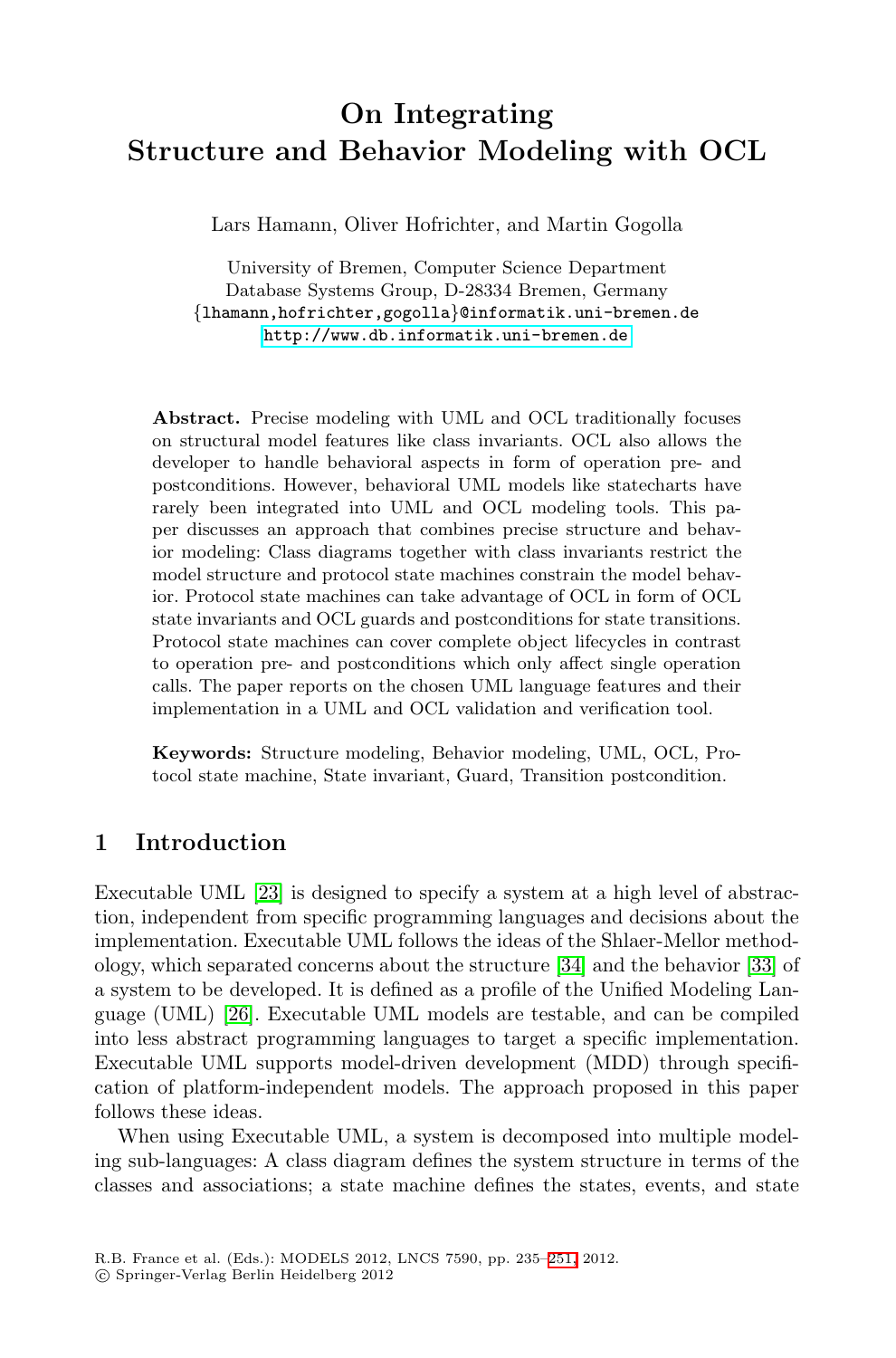transitions for a class instance; an action language defines the actions or operations that perform processing on model elements; the system behavior is determined by the state machines and the operations realized in the action language.

Our tool USE (UML-based Specification Environment) supports the development of class diagrams by validating OCL class invariants and operation pre- and postconditions [7,8,19]. Recently, the tool was extended with an action language [3] which is based on the Object Constraint Language (OCL) [27,36]. The present contribution explains our support for state machines in order to complete the description of behavior. W[ithi](#page-15-2)n our tool, we integrate class diagram validation with UML protocol machine validation on the basis of OCL state invariants and OCL guards and postconditions for transitions. In contrast to Executable UML, our approach extends OCL in order to express actions and operation implementations, but does not need to define a separate action language.

The need for integrating structure and behavior modeling in the OCL context arose from monitoring running Java applications in terms of UML class diagrams and OCL constraints and our state machine approach. In [12] we describe the monitoring of a non-trivial Java application with constraints. Other applications of our state machine implementation include middle-sized example models.

The rest of this paper is organized as follows. Section 2 introduces with a running example the main state machine features which we employ on the type level (at design time). Section 3 puts the state machine features which we handle in the context of UML and our implementation. In Sect. 4, model validation of state machines in connection with class diagrams is discussed on the instance level (at runtime). Section 5 connects our contribution with related work, before we conclude in Sect. 6.

## **2 Structure and Behavior at Design Time by Example**

Our running example describes a digital support system for a library. The structural system requirements are shown in form of a UML class diagram in the top of Fig. 1. The system supports the administration of users, book copies, and books represented by respective classes and appropriate attributes. Two associations can establish object connections: the association Borrows between the classes User and Copy is meant to express that a User object has currently borrowed a Copy object, and the association BelongsTo between the classes Copy and Book expresses that a Copy object is an exemplar of a particular Book object. Further properties are specified by restricting multiplicities, role names (in the example, class names with lower first letter) and invariants (e.g., uniqueness requirements for the attributes name, signature, and title, as well as a range restriction for the attribute year). All classes possess operations for initializing objects. The association Borrows can be manipulated from both participating classes through the operations borrow and return. In order to support easy recognition of operation names, the first letter of the respective class has been added to these names (borrowU, returnU, borrowC, returnC). The return operations also modify the attribute numReturns.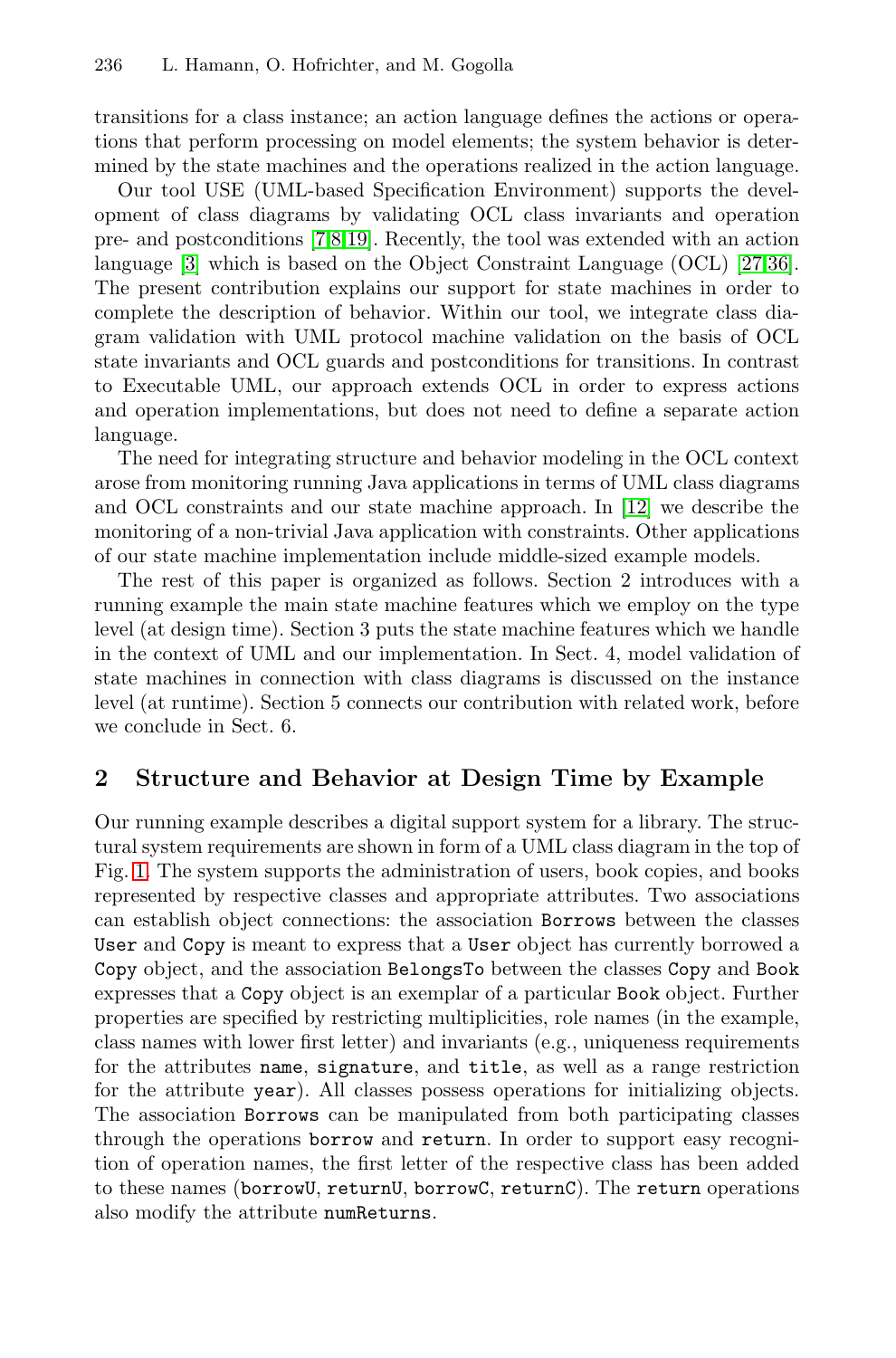

**Fig. 1.** Example System Requirements for Structure and Behavior (Design Time)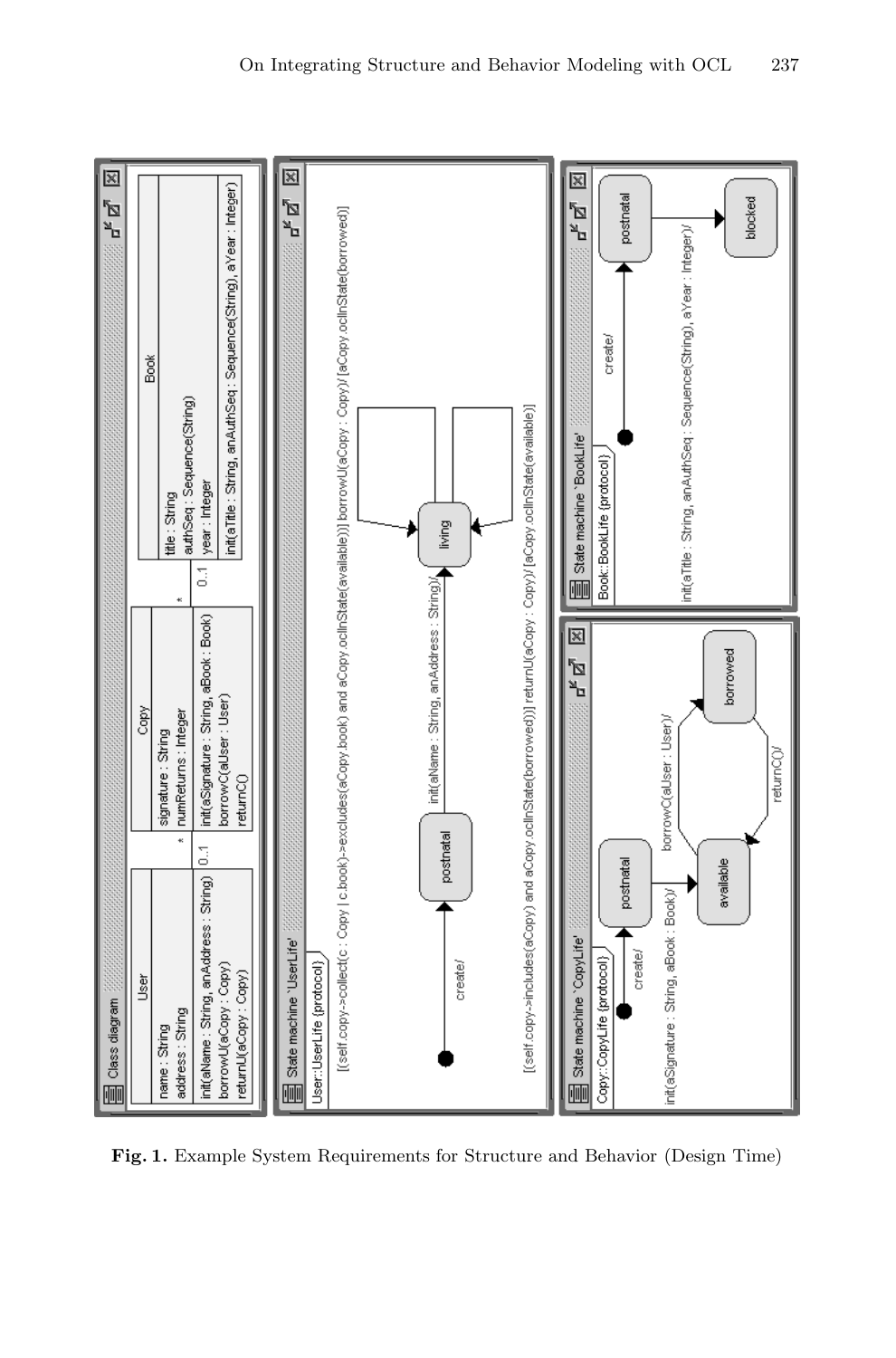The behavioral system requirements are shown in the bottom of Fig. 1 as UML protocol state machines possessing states and transitions. For every class, the valid object lifecycles are depicted, which restrict the order of creation events and operation calls. As a central means to make the model precise, OCL is used in various places: States are described by state names and state invariants in form of boolean OCL expressions; transitions include (a) the triggering create or call event, (b) a guard in form of a boolean OCL expression asserting that the transition only takes places when the guard holds, and (c) a postcondition in form of a boolean OCL expression asserting that the transition only takes place in the case that after the transition the postcondition holds. Traditionally, the notion guard is used in connection with state machines; however, because of the symmetric behavior of the guard and postcondition, the guard may also be called transition precondition.

The state invariants may optionally be shown in the protocol state machine diagrams, however, we have suppressed them here. For example for the class Book, the two proper, non-pseudo states possess the following state invariants.

postnatal [title.isUndefined and authSeq->isUndefined and year.isUndefined and copy->isEmpty()] blocked [title.isDefined and authSeq->isDefined and year.isDefined]

In state postnatal (after create), all attributes must be undefined and the book must not be linked to any copy. In state blocked (after a call to the initialization operation init), all attributes are defined, but note that no statement about the linked copies is made, because there may or may not be copies for that book in the library (either copy->notEmpty() or copy->isEmpty() may hold).

The transitions are either labeled with the create event which brings the respective object into life or with an event which calls an operation of the object. The protocol state machine for the class Book asserts a finite lifecycle demanding that after object creation only the operation init may be called once. The state machine for class Copy guarantees that after creation and initialization, the borrowC and returnC operations switch between the states available and borrowed. The state machine for the class User is the only one employing OCL for transition guards and postconditions. But please be aware of the fact that all states are accompanied by OCL state invariants. Both operations, borrowU and returnU in class User are allowed in state living, however, OCL restrictions via transition guards and postconditions apply. The guard (precondition) for borrowU guarantees that a user cannot borrow two copies of the same book, for fairness reasons. And the guard asserts that only available, not borrowed copies can be handled with the operation borrowU. The postcondition of borrowU checks that the copy, which was available before the transition took place, is now unavailable. Conversely, the guard for returnU asserts that the copy to be returned belongs to the current user and is indeed a copy in state borrowed. The postcondition checks that the parameter copy is indeed available after the returnU call. Note that these simple example restrictions do not guarantee unproblematic behavior in all possible implementations. The state invariants, guards, and postconditions have been chosen for demonstration purposes.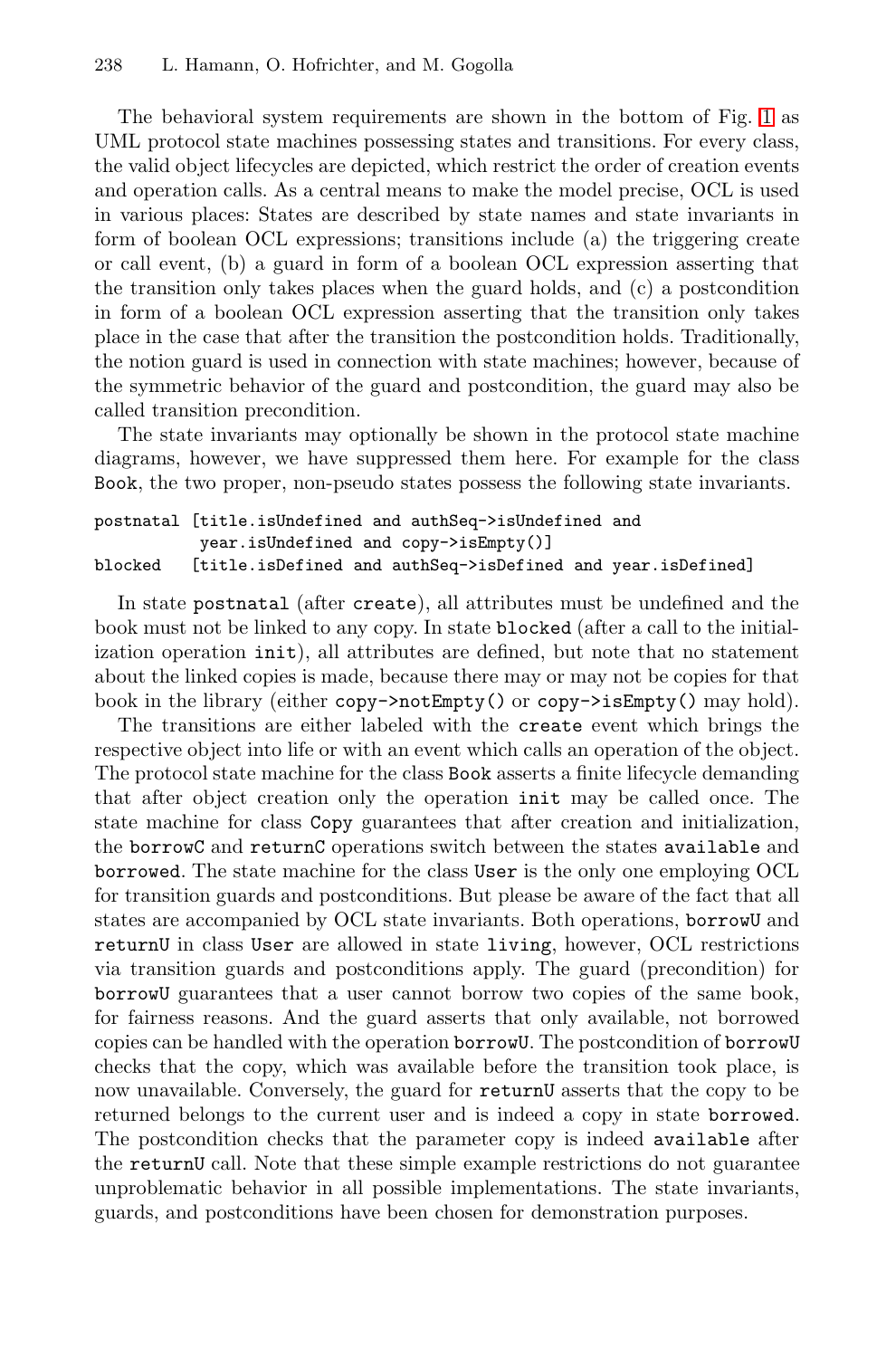An implementation on the modeling level of the operations can be realized in our language SOIL (Simple OCL-based Imperative Language) [3]. Such an implementation is indispensable for animating and validating the model. SOIL allows the developer to make system state manipulations with attribute assignments, object and link creation and destruction, and control flow using conditionals, loops, and operation calls. As an example, we show implementations for the operations of the classes User and Copy.

```
class User -- pre- and postconditions not shown
operations
 init(aName:String,anAddress:String)
    begin self.name := aName;
    self.address := anAddress; end
 borrowU(aCopy:Copy)
   begin aCopy.borrowC(self); end
 returnU(aCopy:Copy)
    begin aCopy.returnC(); end
end
class Copy
operations
 init(aSignature:String, aBook:Book)
    begin self.signature := aSignature; self.numReturns := 0;
    insert (self, aBook) into BelongsTo; end
 borrowC(aUser:User)
    begin insert(aUser, self) into Borrows; end
 returnC()
    begin delete(self.user, self) from Borrows;
    self.numReturns := self.numReturns+1; end
end
```
These operation implementations allow the developer to build up simple or complex test states and scenarios with call sequences easily. Consequently, model properties like consistency or the reachability of protocol states can be checked with scenarios constructed with SOIL statements. The SOIL command sequence in the upper right side of the forthcoming Fig. 3 is an example for such a test scenario. The validity of model properties formulated in OCL as class invariants, operation pre- and postconditions, state invariants, and transition pre- and postconditions is checked against these scenarios and by this also against the SOIL implementation given for the operations. When writing down a particular test scenario, the developer will have expectations on particular (class or state) invariants and (operation and transition) pre- and postconditions. These informal expectations are formally checked by the tool USE, and the validation results give detailed feedback to the developer about the possible discrepancy between her expectations and the actual facts: *What you write down doesn't mean exactly*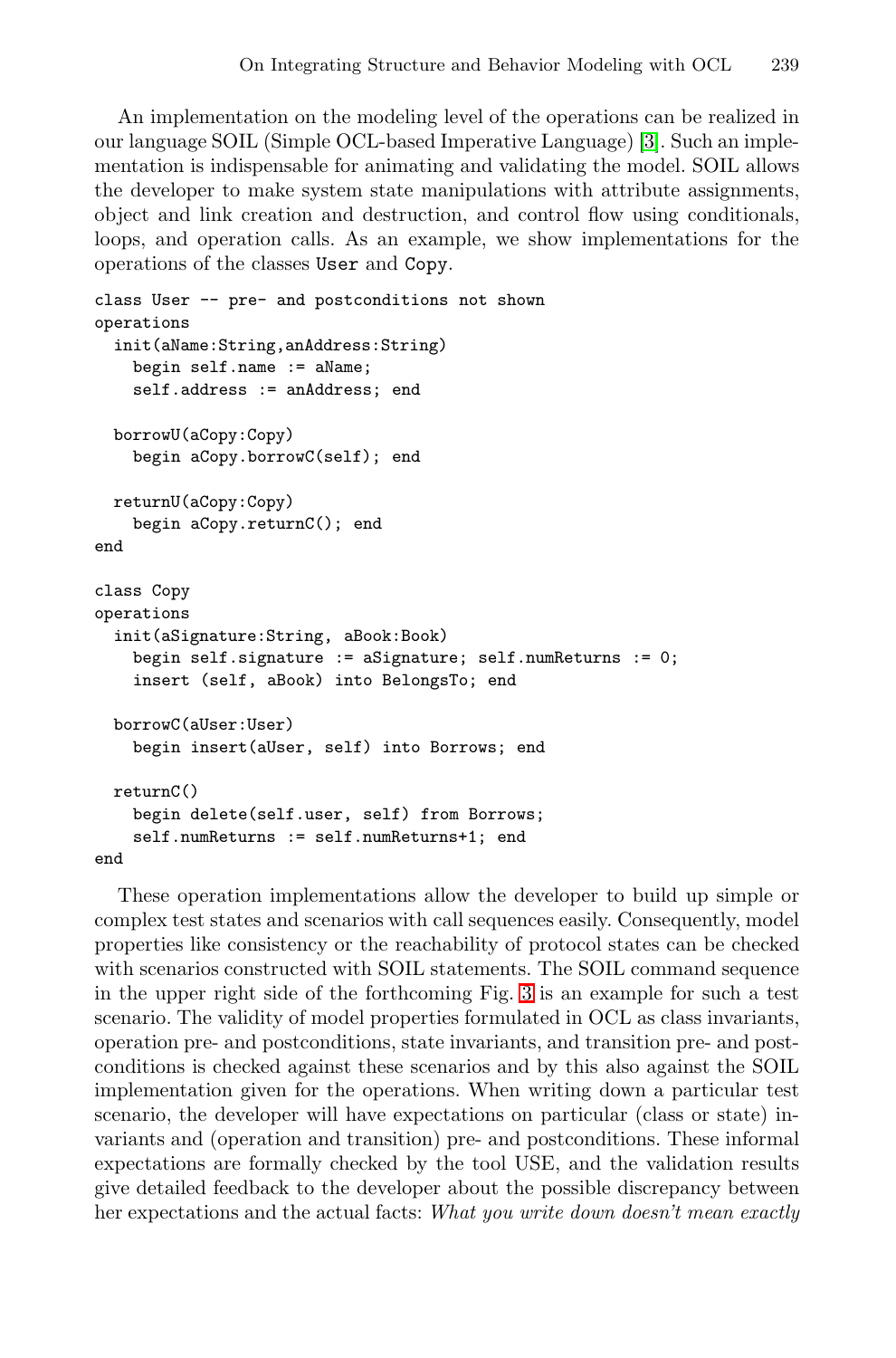*what you think it [me](#page-16-4)ans. And when it does, it doesn't have the consequences you expected.* [15, p. XIII]

## **3 Behavior Modeling with Protocol [St](#page-16-4)ate Machines**

## **3.1 Protocol State Machines in UML**

The UML defines two different kinds of state machines: *Behavioral state machines* and *protocol state machines* [26, p. 535]. As the name suggests, the former can model the behavior of a model element by specifying actions which are linked to state transitions, whereas the latter focus on the specifi[cati](#page-16-5)on of correct usage protocols, leaving out concrete actions associated with transitions [26, p. 547]. These protocols can be specified for any model element of type *Classifier* [26, p. 544]. The metamodel for state machines provided by the UML allows to model highly structured state machines composed of, for example, composite states, multiple regions and substate machines. At the current stage, our approach supports only a well-defined subset of these features leaving out mainly concepts to structure state [mach](#page-16-4)ines, but allowing nearly the same expressiveness. Issues arising from the high structuring possibilities can for example be found in [21]. Next we describe the protocol state machine language as implemented in our work. Starting with the syntactical and semantical rules defined in the UML, we continue by showing the current features supported in our approach and how they are interpreted at runtime.

As other languages for (finite) state machines the core part of the state machines defined by t[he](#page-16-4) UML are states and transitions. The UML distinguishes between concrete and pseudo-states [26, p. 536, 549, 559]. A state machine instance cannot have a pseudo-state as its current state after a transition has been completed. Pseudo-states are only traversed during the execution of a transition. One example of such pseudo-states are choice points for a transition. Both kinds of states are derived from the metatype *Vertex* for which directed transitions are defined. Behavioral state machines consist of transitions which need a source and target vertex. In addition, transitions can specify a trigger (e.g., a call event), a guard and an effect, i. e., a behavior [26, p. 536].

As we will see, several parts of state machines can be enriched with additional boolean OCL expressions in order to add additional constraints. States can be enriched with a OCL state invariant which characterizes the state in more detail. The state invariant for a given state must be true, if a state machine is in this state. An OCL guard of a transition must be true to be able to execute this transition. For example, this allows to separate two outgoing transitions from one state with the same trigger. In protocol state machines it is also allowed to specify a boolean OCL expression which describes the system state after a protocol transition has been taken. This expression is called a postcondition of the protocol transition.

The initial pseudo-state together with a single outgoing transition marks a concrete state as the default state of the state machine. The transition from the initial state to the default state can only define a behavior and no trigger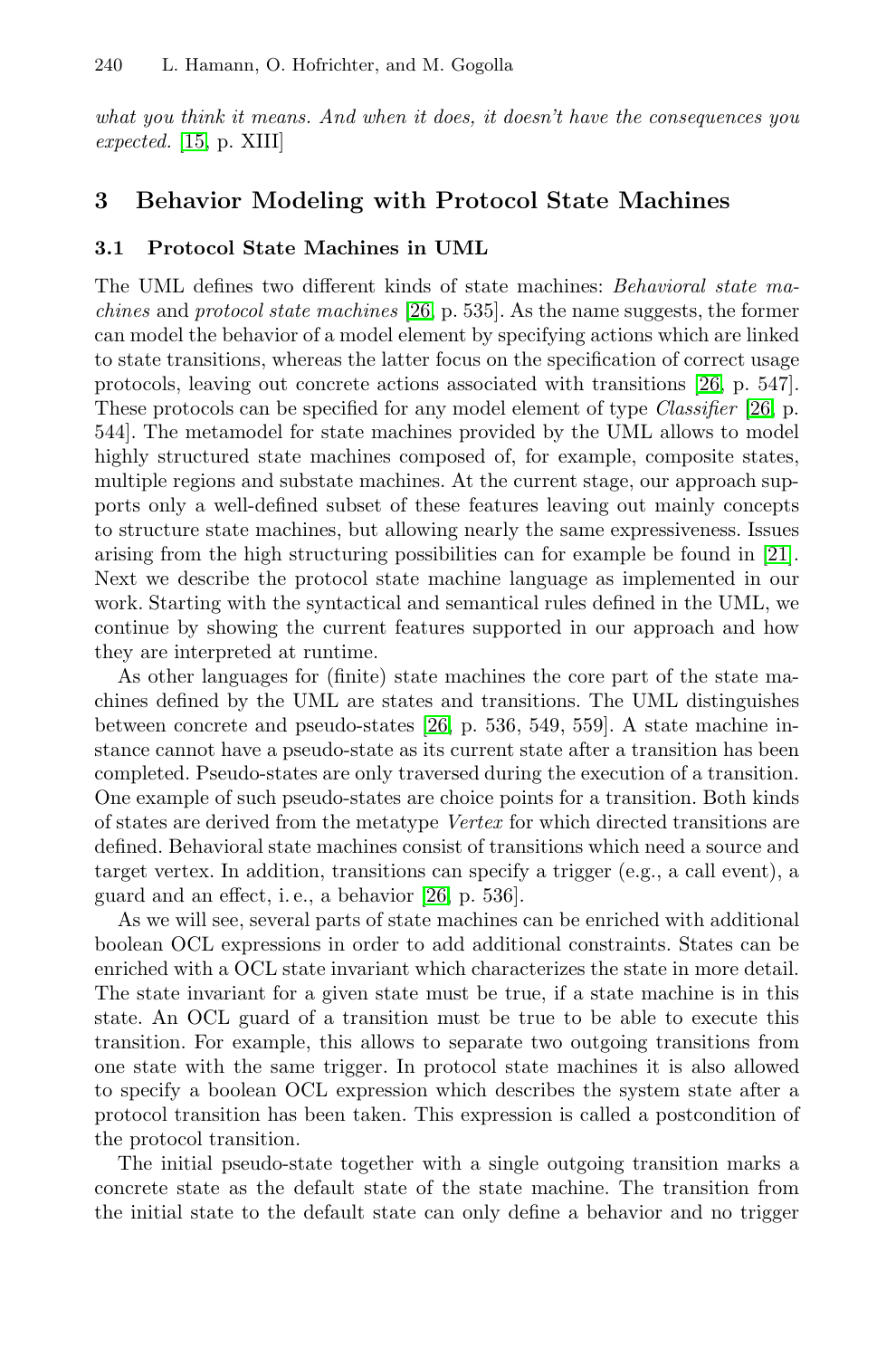or guard [26, p. 550]. Furthermore, the initial state, as all other pseudo-states, cannot specify a state invariant, whereas concrete states can.

Transitions inside a protocol state machine are defined by the metaclass *ProtocolTransition* [26, p. 546]. This class extends the transition class of the behavioral state machine and makes some extensions and restrictions. The main restriction for protocol transitions is that they cannot specify an effect, because they specify the usag[e of](#page-16-4) a protocol of a class and not its behavior. An effect of a transition is instead specified in a declarative way by means of a postcondition which cannot be specified for ordinary transitions. The trigger of a protocol transition is usually an operation call, but it can also be an event.

When a protocol state machine defines at least one transition, which refers to an operation, a call to this operation is only valid, if there exists a currently valid transition for this call event. If an operation of the owning class is not referred by a protocol state machine, a call to this operation is valid for any state of the state machine [26, p. 549]. The specification of events other than call events inside a protocol state machine defines requirements for the environment using the owning class, stating that the event can only be sent to an instance of the owning class under the current conditions specified by the protocol state machine [26, p. 549]. An additional constraint specified for a transition is usually called a guard, but for protocol transitions the naming is aligned to the area of operations, calling this constraint a precondition.

## **3.2 Supported Concepts for Behavior Validation**

Our approach supports protocol state machines which allows to specify valid call sequences for lifecycles of an instance. A protocol state machine is defined in the context of a class. The concrete syntax of such definitions is shown below.

```
class A
 attributes
   ...
 operations
   ...
 statemachines
    psm ALife -- psm: Protocol State Machine
     states
      s_i:initial
      s_k [ state_invariant_k ]
      ...
      s_n:final
    transitions
      s_src -> { [ pre_cond ] call_event [ post_cond ] } s_trg
      ...
    end
end
```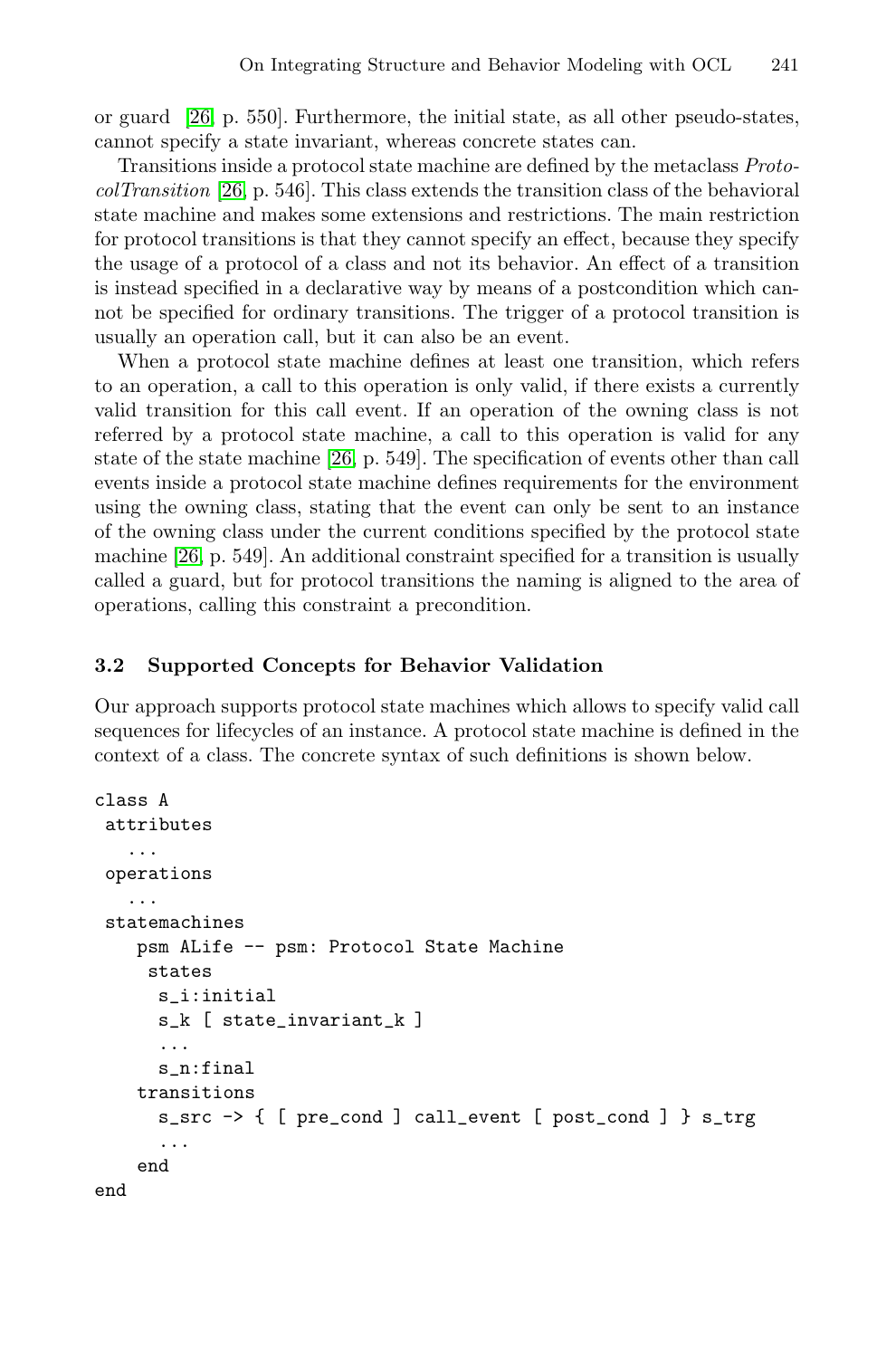First, more than one state machine (in the following we use the term state machine to refer to protocol state machines) can be specified for a class. Beside a name, each state machine defines two sections: states and transitions. The state section contains the definition of the pseudo- and the concrete states. A state machine must define exactly one pseudo-state of type *initial* acting as the entry point of the state machine. As already mentioned, the initial state cannot define any information except a name for the state. Concrete states are defined by their names and an optional state invariant expressed as a boolean OCL expression in the context of the owning class. State invariants will be discussed in detail during the description of the runtime behavior of state machines. Beside the concrete states and the initial pseudo-state, multiple final states can be defined.

The transition section specifies the structure of valid call sequences to the owning class. The textual syntax is aligned to the graphical representation in the state machine diagrams. For transitions, the source  $(s\text{-src})$  and target state (s\_trg) separated by an arrow  $(\rightarrow)$  are mandatory. Except for the outgoing transition from the initial state, a call event is also mandatory. These call events refer to an operation of the owning class. The call event for the outgoing transition of the initial state can either be left out or must be named create because a newly created object in our approach is immediately initialized with instances of all defined state machines for its class. The call event can be surrounded by a pre- and postcondition given as a boolean OCL expression. Like pre- and postconditions for operations they can access the context object (the instance receiving the call event) and the parameter values of the call event. The postcondition can additionally make use of the OCL @pre keyword to access the values which were valid when the call event was triggered.

When a USE model containing state machines is loaded, static checks are made. These include checking the uniqueness of state names inside a single state machine and the well-formedness of transitions, i.e., checking that state names and transitions do re[fe](#page-7-0)r to existing [st](#page-15-3)ates and operations.

#### <span id="page-7-0"></span>**3.3 Protocol State Machines at Runtime**

To validate a specified model, our approach allows the developer to instantiate it and observe its behavior. The instantiation can be done in several ways, e.g., by manually manipulating the system state using the graphical user interface or shell commands or by specifying statements in SOIL [3]. If an object of a class is created, which contains state machines<sup>1</sup>, it is linked to the corresponding state machine instances. These state machine instances are initialized with the default state, i.e., the state reached by the outgoing transition of the initial state, as their current state.

If an operation is called on an object, all state machines, which specify a transition referring to the operation call, are checked for enabled transitions. A

<sup>1</sup> In the following we refer to objects of classes with defined state machines when using the word object.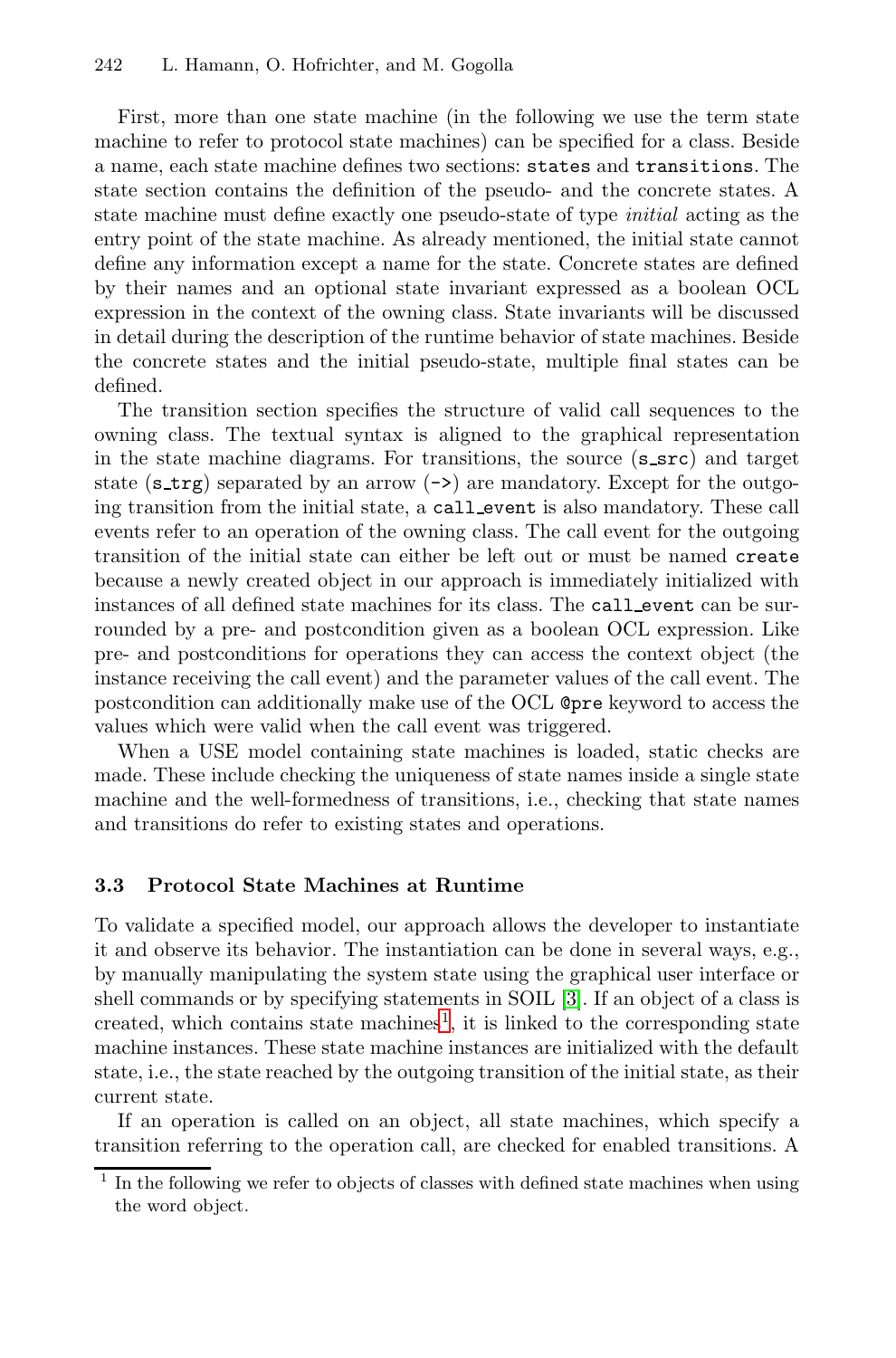transition is called *enabled*, if it is an outgoing transition leaving the current state of a considered state machine instance, if it refers to the called operation and if it has a currently valid precondition [26, p. 584]. If at least one enabled transition for each state machine under consideration exists, the operation call is valid. The transition to take is determined after the operation has been executed. This is done by evaluating for each previously enabled transition the postcondition and the state invariant of the target state. For each considered state machine instance there must be exactly one transition fulfilling both conditions. By using this mechanism, we (currently) disregard non-deterministic state machines and executions which are however generally allowed in UML. Otherwise, the operation execution is invalid. The concrete error situation is reported to the user stating that either there exists no valid transition or multiple transitions are currently valid. When a state machine instance is currently in an unstable state, i.e., it is executing a transition, all nested operation call events need to be ignored. Otherwise, a call to another operation on the same object by a called operation could for example change the current state making the previously enabled transition invalid. The modeler can turn on a notification mechanism for such situations.

The explained runtime behavior of state machines lead to valid call sequences respecting state invariants, transition pre- and postconditions, if the state of an object is only modified by operations specified by protocol state machines. However, as we described earlier, a protocol state machin[e ca](#page-15-4)n leave out operations, making them callable at any time. Because these unconsidered operations could also modify the state of an object, it is not guaranteed that a state invariant stays valid while a state machine instance remains in a certain state. Therefore, our approach is able to validate state invariants after any change to the system state, e.g., attribute assignments or link creations. A violation of state invariants is immediately reported to the user, who can then react to the error.

Another unique feature of our approach is the possibility to determine the current state of the state machines by the specified state invariants [11]. For this, the validat[ion](#page-15-5) [of](#page-15-2) transitions and state invariants can be suppressed. After a system state is constructed without the validation of state machines, the user can invoke the state determination command. The command tries to determine the current state for each state machine instance by evaluating its state invariants. If exactly one state invariant of a state machine instance evaluates to true, the state of this instance is modified. This can, for example, be used, if a given system state needs to be constructed without the execution of operations and afterwards an operation call sequence has to be validated. An application of this mechanism is the USE monitor [10,12] which allows to connect to a running Java application and to retrieve a snapshot of the current application state. When connecting to the application, not all information about previously called operations is available, and therefore the current states must be calculated to obtain the valid state machine configuration.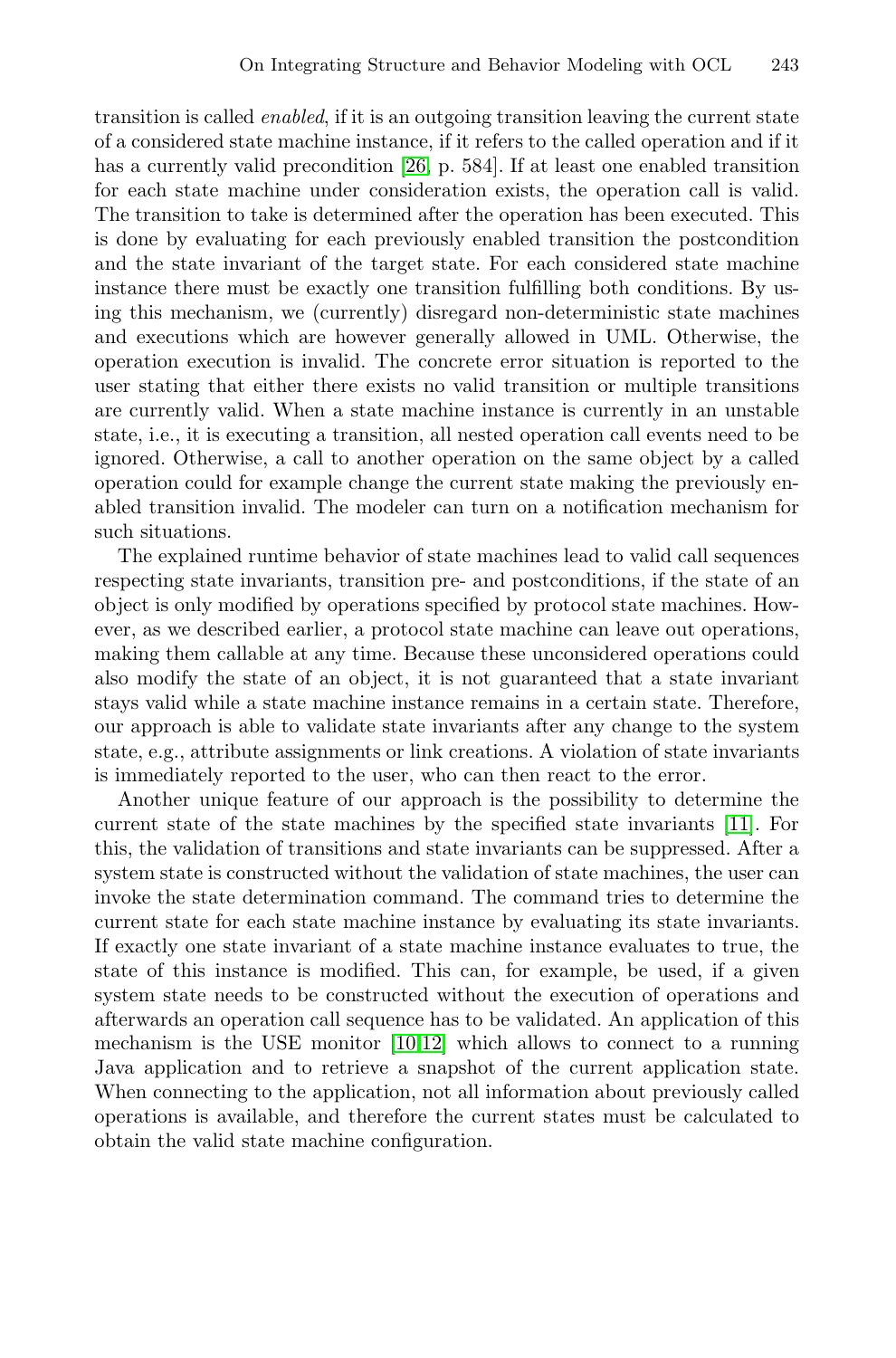

<span id="page-9-0"></span>**Fig. 2.** Example Scenario for Structure and Behavior (Runtime)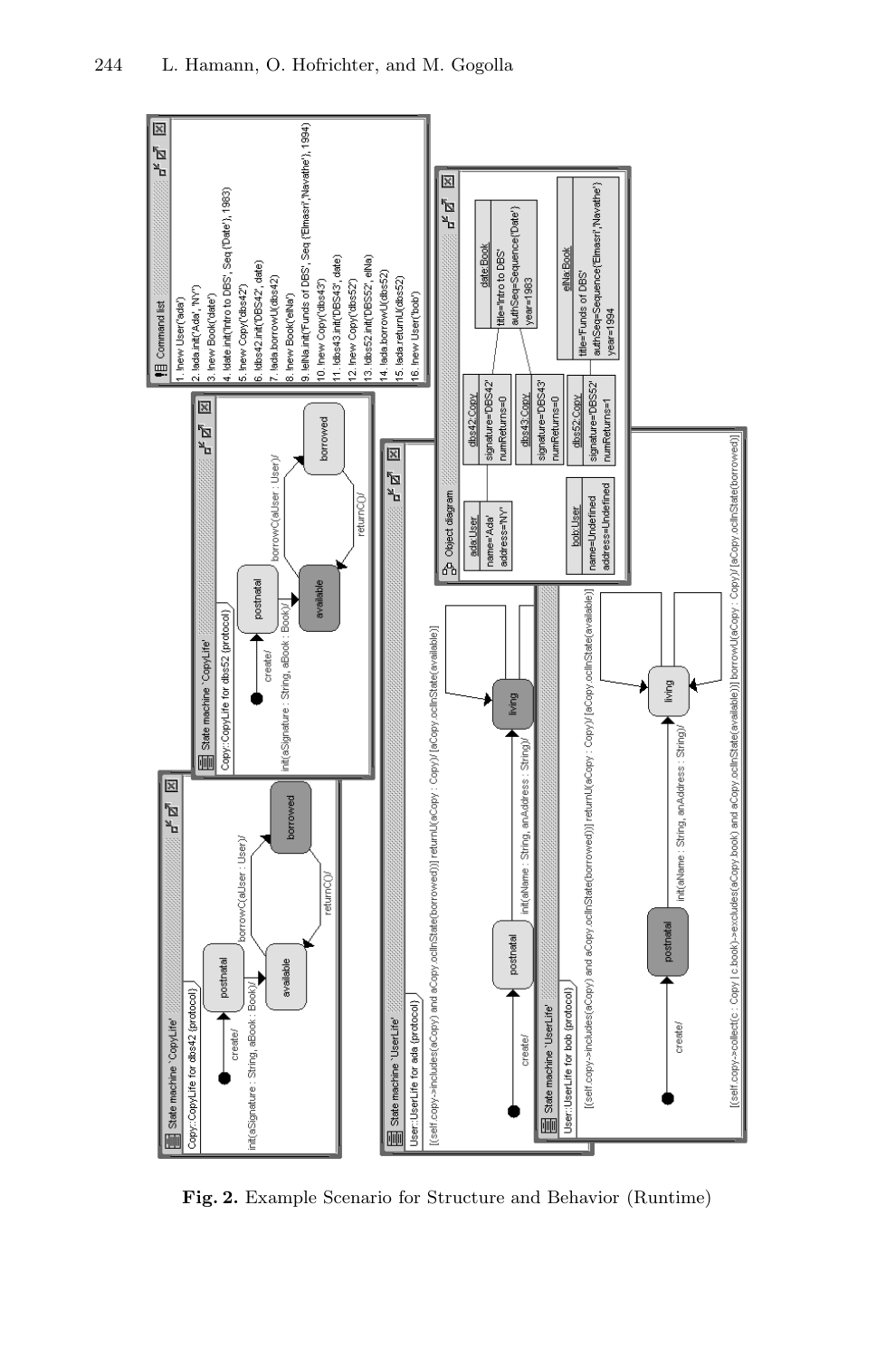# **4 Structure a[nd](#page-10-0) Behavior at Runtime by [Ex](#page-9-0)ample**

This section will explain how to apply the proposed concepts for the example. Whereas Fig. 1 pictures structure and behavior of the library system on a type level (design time), Fig. 2 displays structure and behavior of one system test scenario on the instance level (runtime). The object diagram in the lower right represents the objects, their attribute values and links after the SOIL command sequence in the upper right part of Fig. 3 has been executed. In the left of Fig. 2, the upper two state machine instances show the current protocol state for the Copy objects dbs42 and dbs52, respectively. Also in the left, the lower two state machine instances display the current protocol state for the User objects ada and bob in dark grey. Please note, that the state of both Copy objects and the state of both User objects are different. The state sequence which the Copy object dbs52



<span id="page-10-0"></span>**Fig. 3.** Sequence Diagram and SOIL Commands for Example Scenario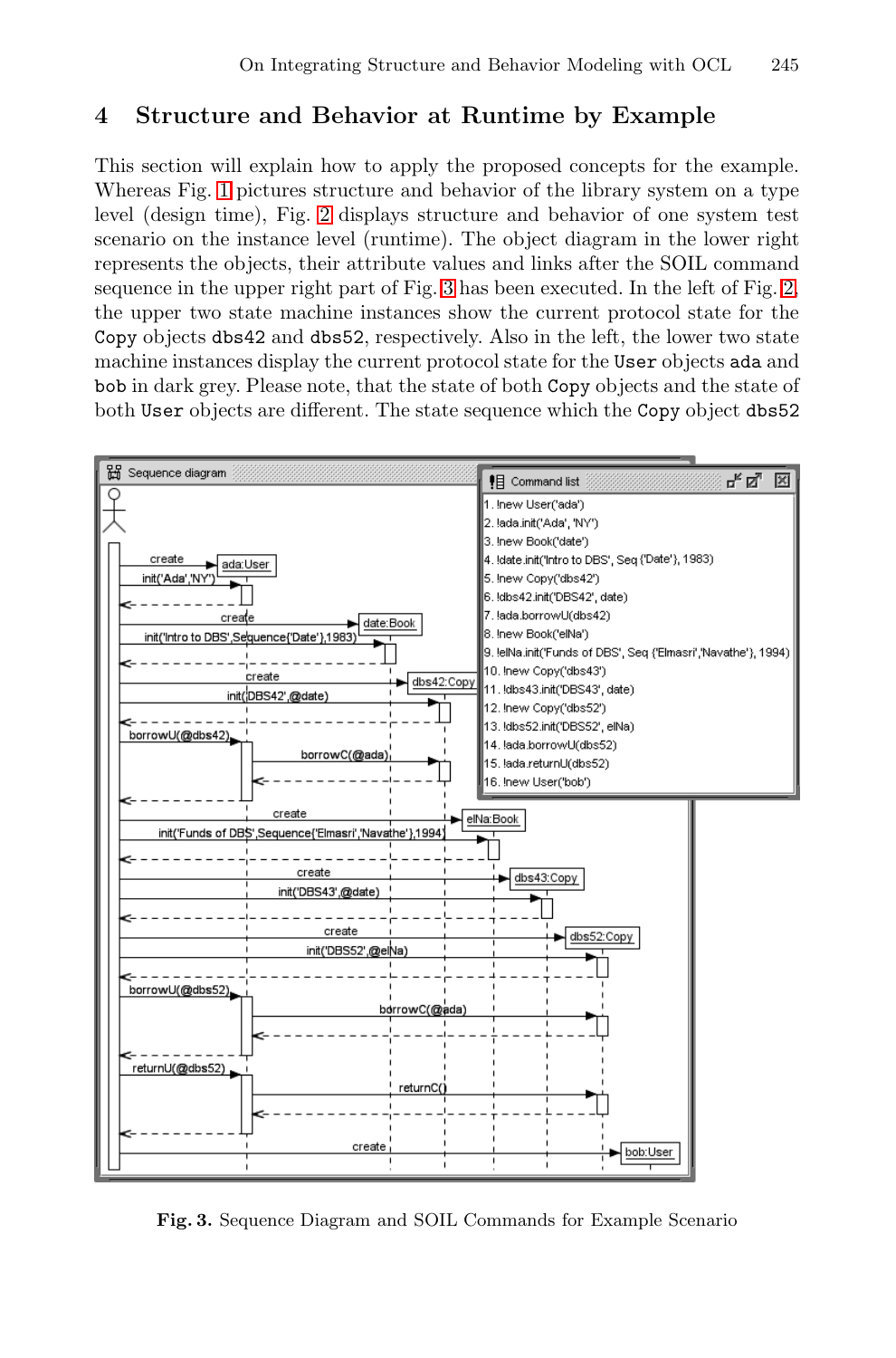[we](#page-9-0)nt through was postnatal, available, borrowed and again available. We can conclude this from the executed operation sequence and from the attribute value 1 for attribute numReturns. In the shown operation sequence, all OCL restrictions have been checked and no violation occurs: all class invariants, state invariants and transition pre- and postconditions have been evaluated to true. Please note, that full OCL support in our approach means that we can relate OCL queries concerning structure with behavioral descriptions, for example, the OCL query in Fig. 2 checks relevant Copy properties and these can be compared with the current protocol state and the value of the state invariants.

This scenario can be extended by further operation calls. For example, the User object ada could try to borrow the Copy object dbs43. In this situation, the guard for the borrowU call on the transition from living to living would prevent the transition to take place: User ada has already borrowed another copy of the Book object date. On the USE shell, a message will inform about the violation and the fact that the transition should not and will not occur. The following message will be shown.

## !ada.borrowU(dbs43)

```
>> Error: No valid transition available in protocol state machine
>> 'User::UserLife [current state: living]' for operation call
>> User::ada.borrowU(dbs43) due to failing transition guard.
```
Analogous error messages would be displayed on the shell, if the transition postcondition or the state invariant of the next state would be violated. Summarizing we can say that taking a transition may be aborted due to four possible reasons:

- **–** a failing transition guard (precondition),
- **–** a failing transition postcondition,
- **–** a failing st[ate](#page-11-0) invariant in the resulting state, and
- <span id="page-11-0"></span>**–** non-deterministic transitions, e.g., multiple transitions for the same trigger.

In Fig. 4, another example explains the usage of state invariants and the state determination option. For a TrafficLight class with three boolean attributes representing the red, yellow, and green bulbs, a protocol state machine allows the traffic light to step through four phases, where each phase is represented by a single state and a state invariant in form of an OCL expression characterizing the signal in terms of the bulbs.<sup>2</sup> The object diagram shows four test traffic lights equipped with randomly determined attribute values for the bulbs, not all representing valid signal configurations. The attribute values have been modified not by operations, but with direct attribute assignments.

In the log window at the bottom, the result of executing the state determination command is given. This command aims to bring the state machine instances into the state corresponding to their state invariants, if possible. The command

<sup>2</sup> The phases are the phases used in Germany, whereas in other countries, e.g., in Italy, the phases are different.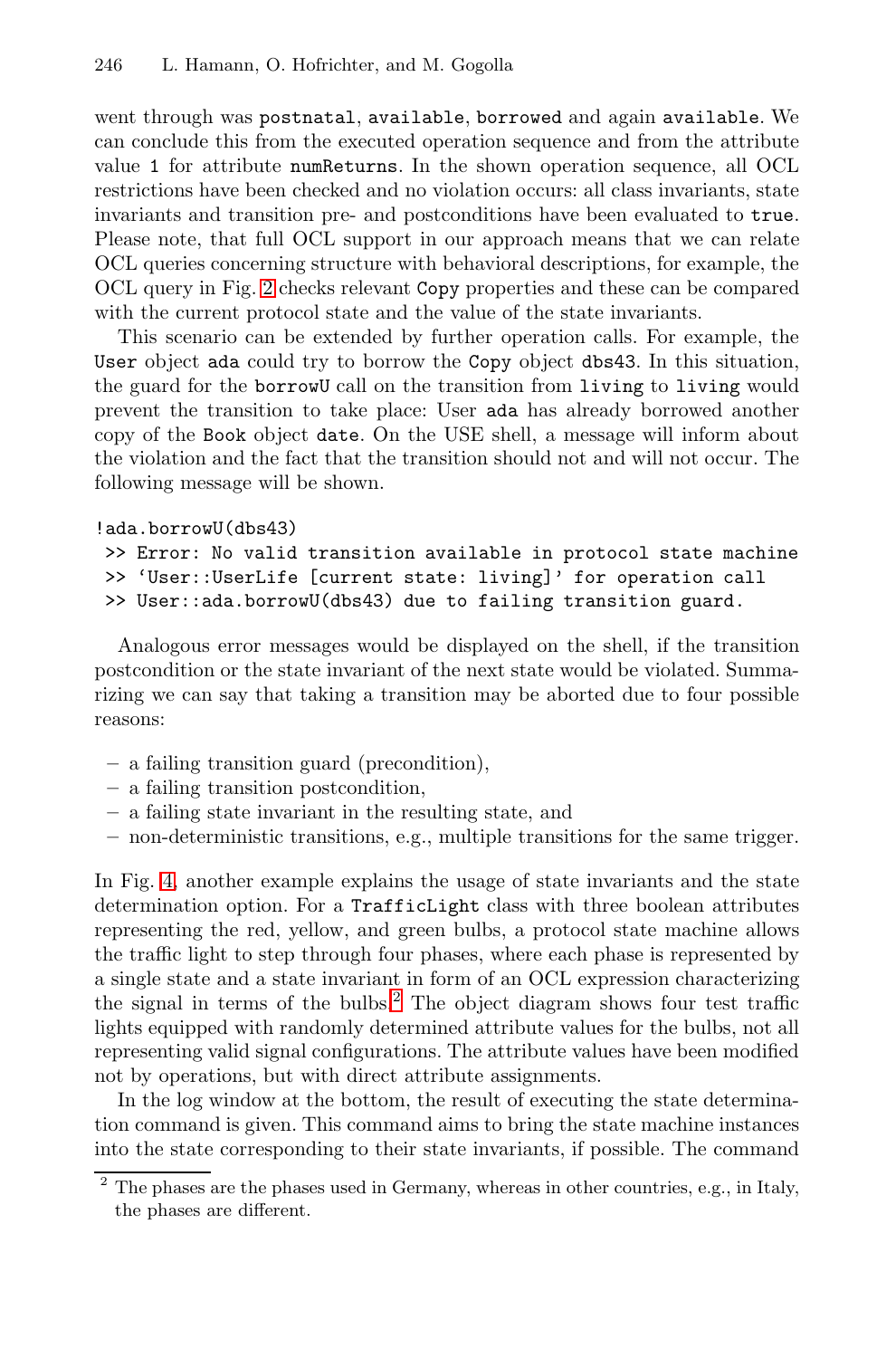

**Fig. 4.** Example for Usage of State Invariants and State Determination Option

can be issued through an entry in the 'State' menu. For two traffic lights (sth and est), a valid state fitting one of the four state invariants could not be found; the other state machine instances are moved into a state determined by a state invariant. The displayed state machine instance in the middle belongs to the TrafficLight object wst and shows that the attribute values (wst.red=true and  $wst.ylw=true$  and  $wst.grn=false)$  fit to the OCL state invariant expression (self.red and self.ylw and not(self.grn)) belonging to the current state redYlw shown in dark grey. As our approach supports OCL during all development phases, the complete system state can be inspected with OCL expressions at any point in time. The OCL query expression in the upper right retrieves all present traffic light objects which currently show both red and grn. The state determination together with OCL querying allows to check positive and negative test cases with respect to structure (objects and attributes) and behavior (operations and state machines).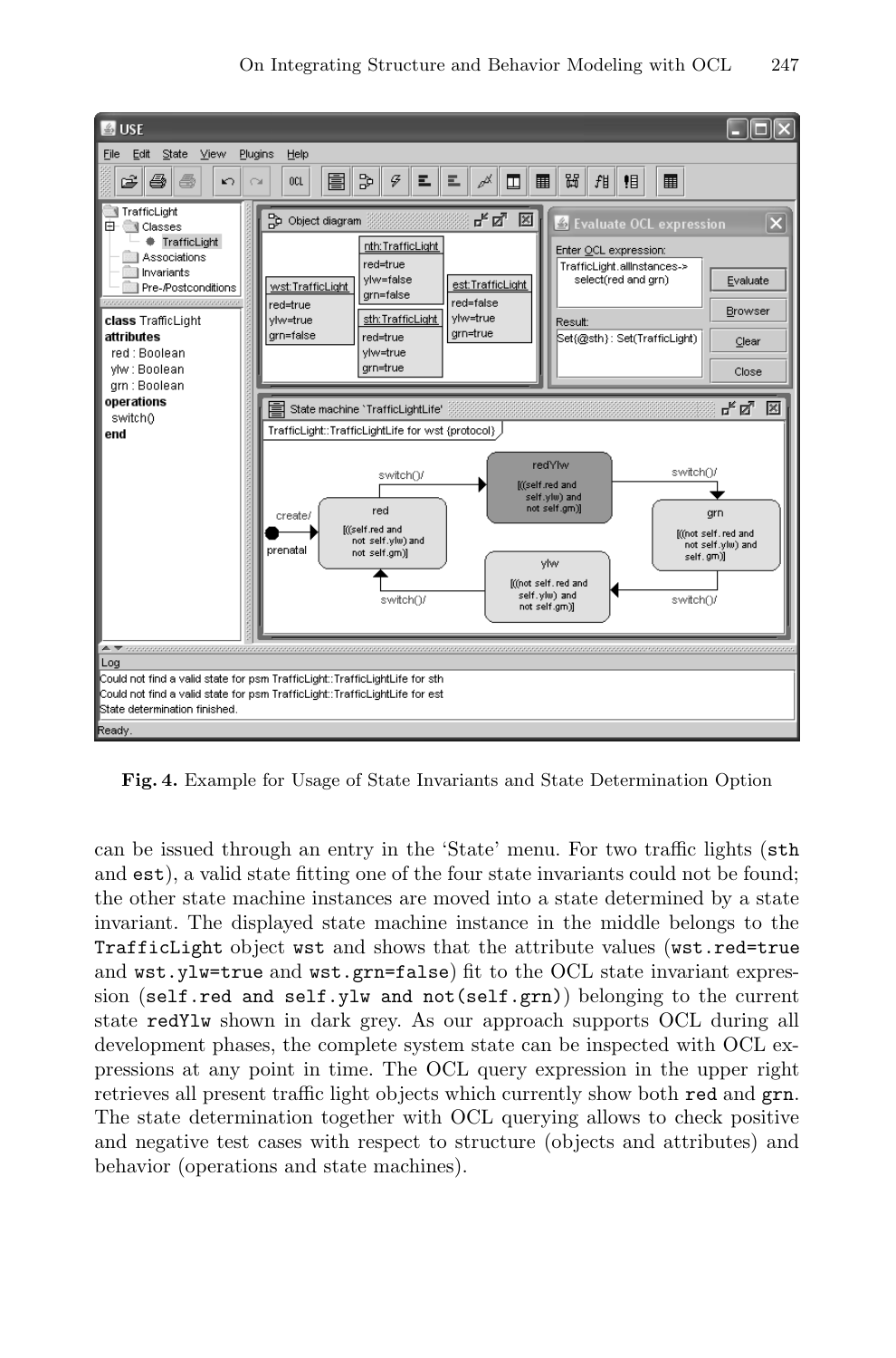## **5 Related Work**

- **Specifying behavior in OCL.** OCL not only allows for specifying structural model features but also constraints on the behavior of objects by means of pre- and postconditions. In order that pre- and postconditions can be interpreted unambiguousl[y, a](#page-16-6) detailed semantics of operation specifications is needed. The approach in [14] addresses this. However, according to [16], preand postconditions describe static [asp](#page-16-7)ects of the system, as they compare states of a system, which are static entities. Therefore in [16,17] the socalled action clause is introduced to the Object Constraint Language and is provided with a semantics.
- **Semantics of Sta[te](#page-15-7) Machines.** In our approach we use UML protocol state machines to constrain the model behavior. The structure and the semantics of protocol state machines are discussed in [28]. The a[uth](#page-15-8)ors present an approach which applies protocol state machines to produce class contracts. The semantics of behavioral state machines is discussed in [20]. The authors apply the semantics for validity proofs of refinement transformations on behavior state ma[chin](#page-16-8)es. A formal semantics for the integration of UML statecharts into OCL, which makes it possible to formulate expressions over states in UML statecharts is presented in [5]. However the [aut](#page-16-9)hors refer to an older UML version, whereby postconditions of protocol state machine transitions are not handled. The dynamic semantics of state machines is discussed in [2].
- **Usage of State Machines.** Different approaches for the usage of state machines in the so[ftw](#page-16-10)are testing context exist. Model-based testing (MBT) tools often use UML state machines as a basis for automatic test case generation. The approach in [38] makes it possible to automatically generate state machine diagrams from use cases. This approach is also implemented in a tool and evaluated in different case studies[. T](#page-16-11)he approach in [31] applies behavioral state machines for modeling reactive systems and automatic generation of test cases. Based on this, the input-output conformance of the systems is test[ed.](#page-16-12) The presented test approach is implemented by the so-called TEAGER tool suite. In [37], the authors report on an industrial cooperation for model-based testing applying UML state machines with a German rail engineering company. Based on a given UML state machine this approach makes it possible to automatically generate unit tests. The use of UML state machines for requirements validation is described in [25]. The authors apply Formal Concept Analysis (FCA) in analyzing the association between a set of test [sce](#page-15-9)narios with a set of transitions specified in a UML state machine model. The authors of [35] use protocol state machines in the field of network security. They introduce Veritas, a tool which uses applications network traces to automatically generate protocol state machines. The generated state machines are able to represent incomplete knowledge about a protocol and are labeled as probabilistic protocol state machines (P-PSM). K-statecharts are an extension of UML statecharts which allow the use of knowledge-logic formulae in the statechart transition guard and are used for runtime verification of system behavior [4].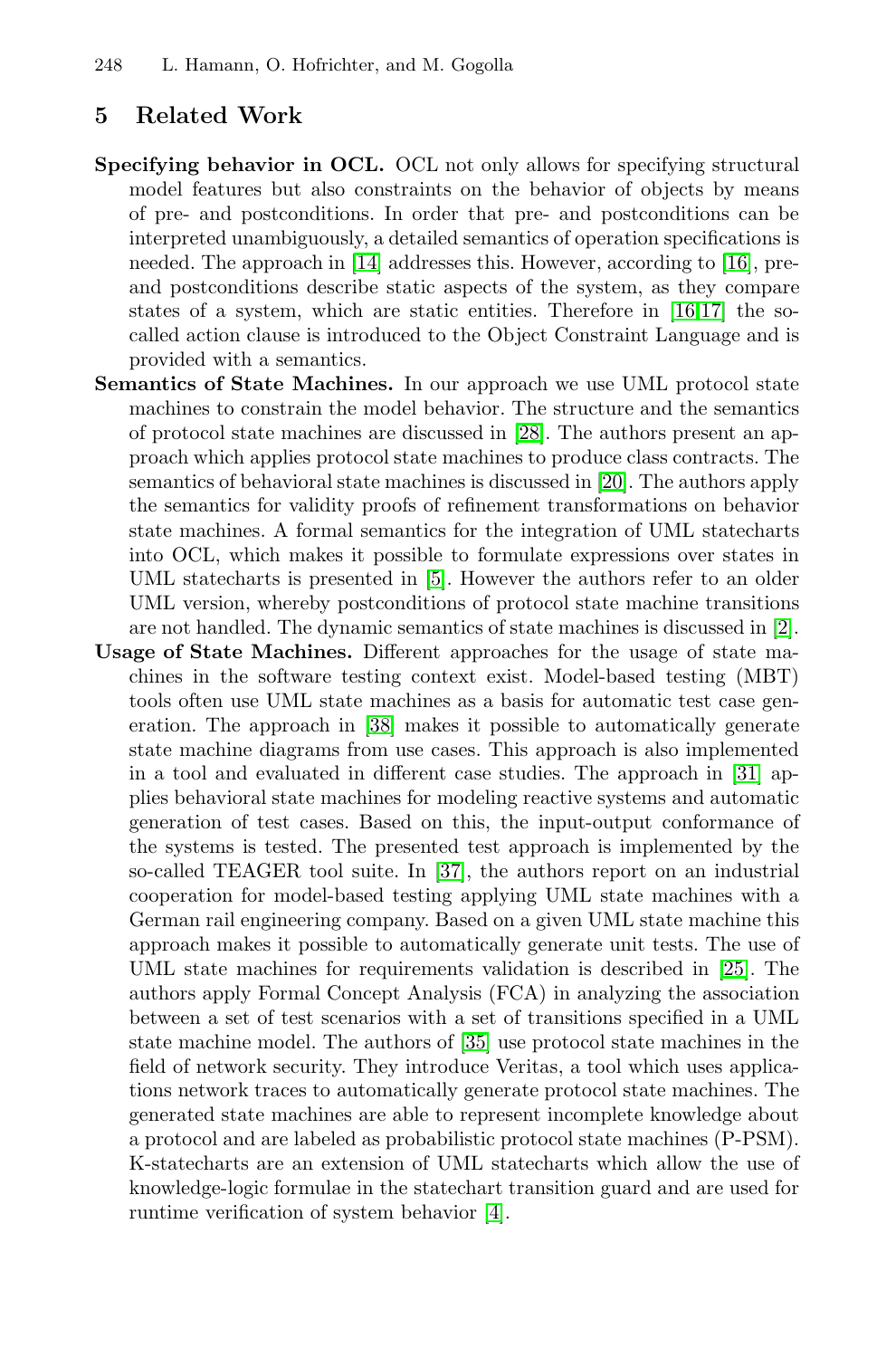**Tools.** In [32] a tool set which supports static and [dyn](#page-16-14)amic validation of UML models is presented. The tool mOdCL is based on Maude, an executable formal specification language and is able to validate invariants and pre- and postconditions during the execution of a system [29]. In contrast to our approach and like the tool set presented in [32], mOdCL leaves out handling and runtime validation of protocol state machines[. In](#page-15-10) [29], the authors report on the experiences with the development of a [to](#page-15-11)ol for dynamic enforcement of OCL constraints. Applying aspect-oriented programming (AOP), ocl2j automatically instruments OCL constraints in Java programs. In [24] a prototype of a tool being able to [ch](#page-15-12)eck the conformance of components within the UML extension for real-time (UML-RT) to the respective protocol state [m](#page-15-13)achine[s, w](#page-16-15)hich specify the legal communication be[twe](#page-16-16)en components, is described. Rhapsody is a verification environment for UML models. The tool implements an own semantics of statecharts, as discussed in [13]. The tool TABU allows for verification of reactive systems behavior [9]. For this purpose the behavior is modeled by state machines and automatically transformed into the used formal specification SMV (Symbolic Model Verifier). Additionally a number of CASE tools suchs as [6] allow for modeling statecharts, but are not able to validate state machines at runtime. In contrast to our approach, [1] and [22] don't provide full OCL support. Epsilon [18] is a platform which allows for model validation. However handling for state machines is not integrated.

Our contribution profits from these related works. It is however the only one which combines state machine validation with full OCL support for structural modeling and validation.

# **6 Conclusion**

We have made a proposal for integrated structure and behavior modeling and validation. Full OCL support for (class and state) invariants and (operation and transition) pre- and postconditions guarantees that the underlying graphical models become precise. We combine descriptive requirements with an OCL-like imperative language. The models are validated and verified by test scenarios.

We plan to extend the supported UML state machine features, in particular, we will care for structuring mechanism like nested states. A number of improvements on the user interface can be realized, for example, an optional indication of protocol state machine states on object lifelines in sequence diagrams. Features of the behavior models like state reachability and other dynamic properties like liveness could be supported in a (semi-)automatic way. Consistency, redundancy and other relationships between the structural and behavioral model features should be investigated. Methodological questions about the usage of (class and state) invariants, and (operation and transition) pre- and postconditions must be discussed. Last but not least, larger case studies must give further feedback about the applicability and efficiency of the approach.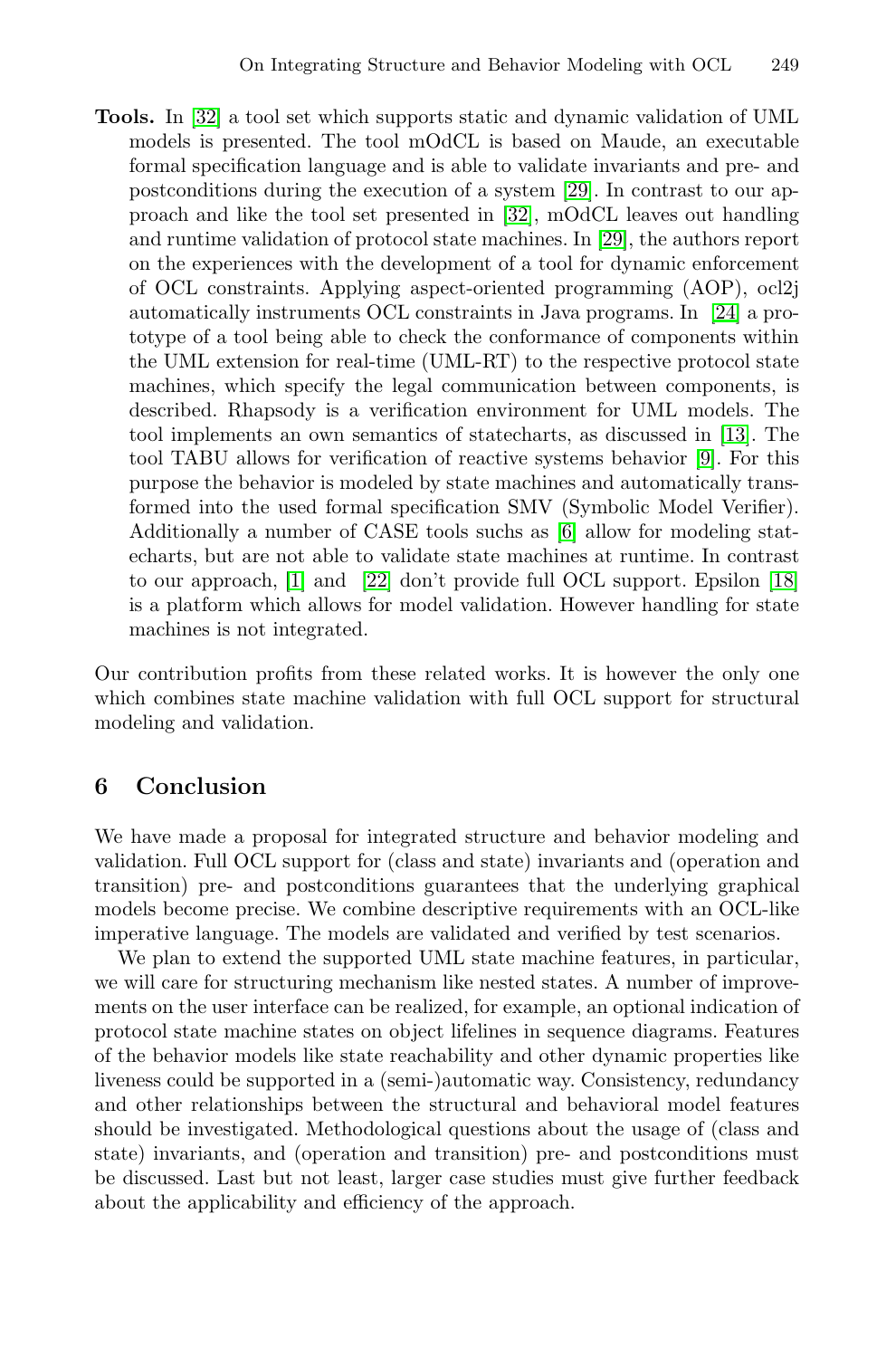## <span id="page-15-13"></span><span id="page-15-12"></span><span id="page-15-9"></span><span id="page-15-8"></span><span id="page-15-7"></span><span id="page-15-3"></span><span id="page-15-0"></span>**References**

- <span id="page-15-1"></span>1. Abstract Solutions Ltd: Executable UML (xUML). Internet (2012), http://www.kc.com/XUML/
- <span id="page-15-11"></span>2. Börger, E., Cavarra, A., Riccobene, E.: Modeling the Dynamics of UML State Machines. In: Gurevich, Y., Kutter, P.W., Odersky, M., Thiele, L. (eds.) ASM 2000. LNCS, vol. 1912, pp. 223–241. Springer, Heidelberg (2000)
- <span id="page-15-5"></span>3. Büttner, F., Gogolla, M.; Modular Embedding of the Object Constraint Language into a Programming Language. In: Simao, A., Morgan, C. (eds.) SBMF 2011. LNCS, vol. 7021, pp. 124–139. Springer, Heidelberg (2011)
- 4. Drusinsky, D.: tak Shing, M.: Using UML Statecharts with Knowledge Logic Guards. In: Schürr and Selic [30], pp. 586–590 (2009)
- <span id="page-15-4"></span>5. Flake, S., M¨uller, W.: Formal semantics of static and temporal state-oriented OCL constraints. Software and System Modeling 2(3), 164–186 (2003)
- 6. Geiger, L., Z¨undorf, A.: Statechart Modeling with Fujaba. Electr. Notes Theor. Comput. Sci. 127(1), 37–49 (2005)
- <span id="page-15-2"></span>7. Gogolla, M., Bohling, J., Richters, M.: Validating UML and OCL Models in USE by Automatic Snapshot Generation. Journal on Software and System Modeling 4(4), 386–398 (2005)
- <span id="page-15-10"></span>8. Gogolla, M., Büttner, F., Richters, M.: USE: A UML-Based Specification Environ[ment](journal.ub.tu-berlin.de/eceasst/issue/view/56) [for](journal.ub.tu-berlin.de/eceasst/issue/view/56) [Validating](journal.ub.tu-berlin.de/eceasst/issue/view/56) [UML](journal.ub.tu-berlin.de/eceasst/issue/view/56) [and](journal.ub.tu-berlin.de/eceasst/issue/view/56) [OCL.](journal.ub.tu-berlin.de/eceasst/issue/view/56) [Science](journal.ub.tu-berlin.de/eceasst/issue/view/56) [of](journal.ub.tu-berlin.de/eceasst/issue/view/56) [Compu](journal.ub.tu-berlin.de/eceasst/issue/view/56)ter Programming 69, 27–34 (2007)
- <span id="page-15-6"></span>9. Gutiérrez, M.E.B., Barrio-Solórzano, M., Quintero, C.E.C., de la Fuente, P.: UML Automatic Verification Tool with Formal Methods. Electr. Notes Theor. Comput. Sci. 127(4), 3–16 (2005)
- 10. Hamann, L., Gogolla, M., Kuhlmann, M.: OCL-Based Runtime Monitoring of JVM Hosted Applications. In: Cabot, J., Clariso, R., Gogolla, M., Wolff, B. (eds.) Proc. Workshop OCL and Textual Modelling (OCL 2011). ECEASST, Electronic Communications (2011), journal.ub.tu-berlin.de/eceasst/issue/view/56
- 11. Hamann, L., Hofrichter, O., Gogolla, M.: OCL-Based Runtime Monitoring of Applications with Protocol State Machines. In: Vallecillo, A., Tolvanen, J.-P., Kindler, E., Störrle, H., Kolovos, D. (eds.) ECMFA 2012. LNCS, vol. 7349, pp. 384–399. Springer, Heidelberg (2012)
- 12. Hamann, L., Vidács, L., Gogolla, M., Kuhlmann, M.: Abstract Runtime Monitoring with USE. In: Ferenc, R., Mens, T., Cleve, A. (eds.) Proc. CSMR 2012 (2012)
- 13. Harel, D., Kugler, H.: The Rhapsody Semantics of Statecharts (or, On the Executable Core of the UML) - Preliminary Version. In: Ehrig, H., Damm, W., Desel, J., Große-Rhode, M., Reif, W., Schnieder, E., Westkämper, E. (eds.) INT 2004. LNCS, vol. 3147, pp. 325–354. Springer, Heidelberg (2004)
- 14. Hennicker, R., Knapp, A., Baumeister, H.: Semantics of OCL Operation Specifications. Electr. Notes Theor. Comput. Sci. 102, 111–132 (2004)
- 15. Jackson, D.: Software Abstractions: Logic, Language, and Analysis. MIT Press (2006)
- 16. Kleppe, A., Warmer, J.: Extending OCL to Include Actions. In: Evans, A., Kent, S., Selic, B. (eds.) UML 2000. LNCS, vol. 1939, pp. 440–450. Springer, Heidelberg (2000)
- 17. Kleppe, A., Warmer, J.: The Semantics of the OCL Action Clause. In: Clark, T., Warmer, J. (eds.) Object Modeling with the OCL. LNCS, vol. 2263, pp. 213–227. Springer, Heidelberg (2002)